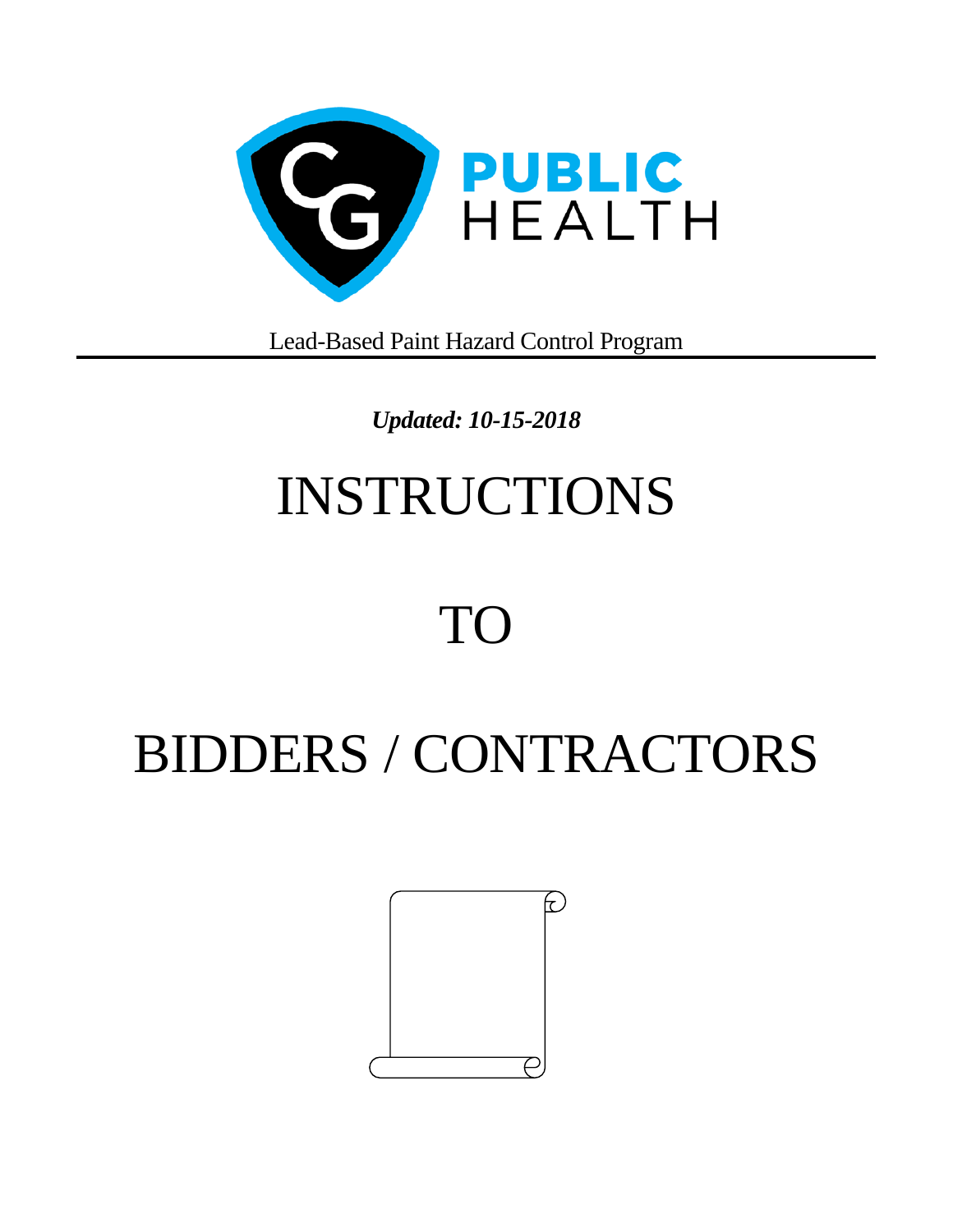#### **Table of Contents**

| <b>Type of Activity</b>                          | Page             | <b>Type of Activity</b>        | Page             |
|--------------------------------------------------|------------------|--------------------------------|------------------|
|                                                  |                  |                                |                  |
| <b>Bare Soil</b>                                 | 11               | <b>Payment Requests</b>        | 15               |
|                                                  |                  |                                |                  |
| <b>Bid Walkthroughs</b>                          | 5                | <b>Penalties/Notifications</b> | 6                |
|                                                  |                  |                                |                  |
| <b>Certifications</b>                            | 6                | <b>Siding &amp; Soffit</b>     | 12               |
|                                                  |                  |                                |                  |
| <b>Change Orders</b>                             | 5                | <b>Subcontractors</b>          | 8                |
| <b>Containment</b>                               | 19               | <b>Warranties</b>              | 8                |
|                                                  |                  |                                |                  |
| <b>Contracts are</b>                             | 18               | <b>Waste Removal</b>           | $\boldsymbol{9}$ |
| <b>Irrevocable</b>                               |                  |                                |                  |
|                                                  |                  |                                |                  |
| Craftsmanship                                    | $\boldsymbol{9}$ | <b>Windows &amp; Doors</b>     | 13               |
|                                                  |                  |                                |                  |
| <b>Enclosures</b>                                | 10               | <b>Winter Work</b>             | 15               |
|                                                  |                  | <b>Conditions</b>              |                  |
|                                                  |                  |                                |                  |
| <b>General notes</b>                             | 17               |                                |                  |
|                                                  |                  |                                |                  |
| Leaving Lights on in the                         | 6                |                                |                  |
| <b>Interior</b>                                  |                  |                                |                  |
|                                                  |                  |                                |                  |
| <b>Limits</b> on<br><b>Contracts/Contractors</b> | 16               |                                |                  |
|                                                  |                  |                                |                  |
| <b>Masonry Treatments</b>                        | 10               |                                |                  |
|                                                  |                  |                                |                  |
| <b>No Smoking Requests</b>                       | 6                |                                |                  |
|                                                  |                  |                                |                  |
| <b>Paint Removal</b>                             | 11               |                                |                  |
|                                                  |                  |                                |                  |
| <b>Paint Stabilization</b>                       | 12               |                                |                  |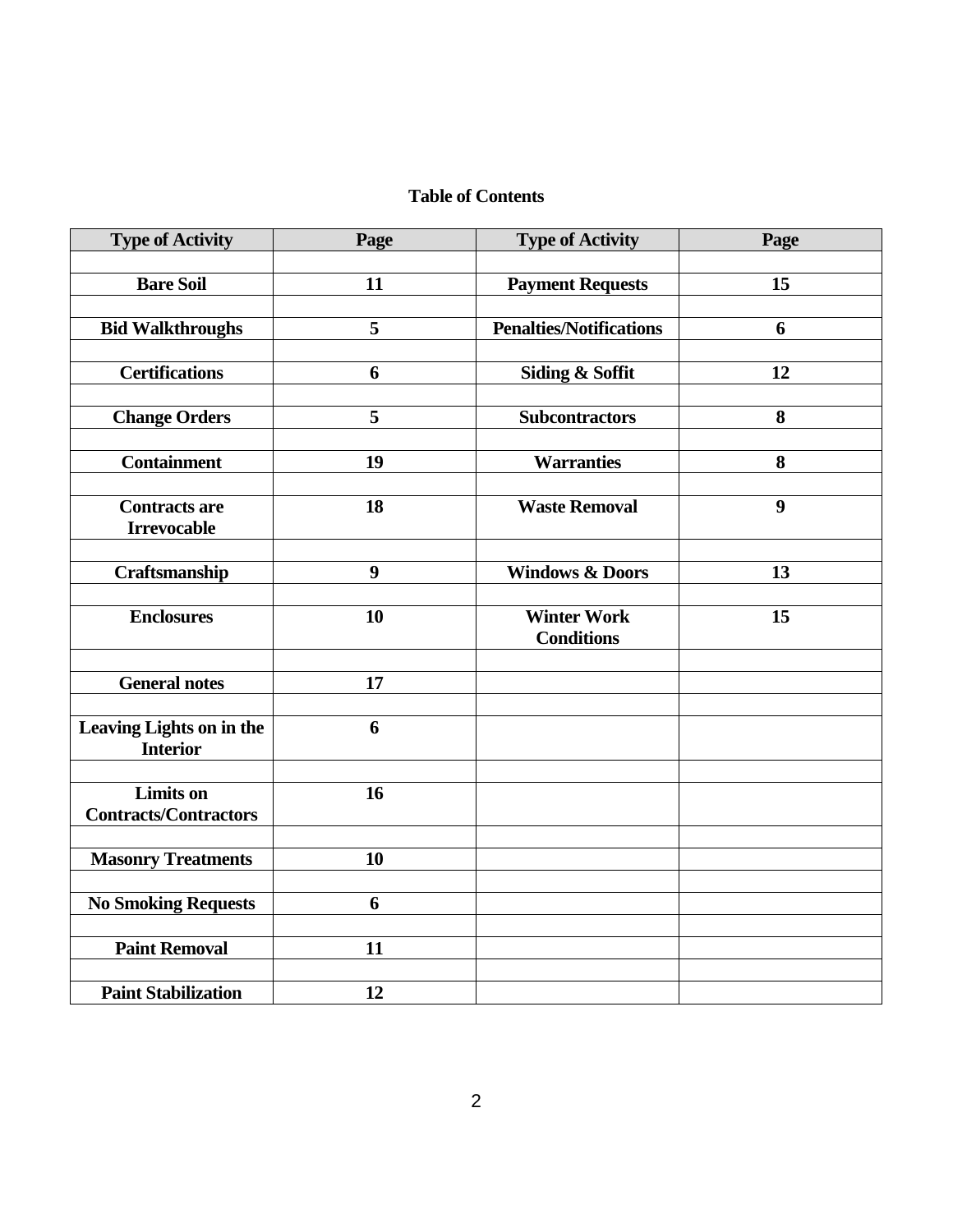## **INSTRUCTIONS TO BIDDERS**

At all times contractors and their workers shall have access on the job to: a copy of these instructions to bidders, the project specifications including all site maps and the telephone number of the Cerro Gordo County Lead-based Paint Hazard Control Program (LBPHC), 641-421-9339. The purpose of having the "contractor copy" on the premises is to eliminate confusion as to what is the intended scope of work. If needed, a second copy of the contractor copy can be made available for job site use. Failure to comply may result in a penalty of \$150.00.

The purpose of the work items listed in this bid document is to achieve lead safe conditions on both interior and exterior surfaces at the property listed. Activities listed in this bid packet may include both lead abatement work items and interim control work items. Bids may only be submitted by individuals holding a current and valid Lead Abatement Firm Certificate in the State of Iowa. Work being conducted on homes must be performed by persons holding a current and valid Lead Abatement Worker/Contractor Certificate in the State of Iowa. All activities are to be conducted in accordance with Iowa Code Chapters 69 and 70. The contractor is responsible for following all applicable codes. These codes include, but are not limited to, Municipal, State and Federal regulations.

Contractors that demonstrate non-compliance relating to rules and regulations of the Cerro Gordo County, The State of Iowa, or any Federal agency risk punitive and administrative penalties. First time offenders may face the issuance of probationary status. Repeat offences can result in a twelve month suspension of privileges to participate. Continued infractions may result in disbarment from further participation in the Lead Hazard Control Program. The determination of penalties rest solely with the LBPHC Program Manager and/or Program Director and will be communicated to the contractor in writing.

In signing this bid, BIDDER acknowledges that he/she has viewed the project and is familiar with the requirements of the specifications.

In submitting this bid, it is understood the LBPHC reserves the right to reject any or all proposals or to waive informalities and irregularities and to enter into such CONTRACTS that Cerro Gordo County Department of Public Health (CGCDPH) and property owner deems to be in the best interest of Cerro Gordo County and the property owner.

BIDDER or firm representative must be present at the Bid walkthrough in order to be eligible to bid on a project. **Blind bids will not be considered**.

BIDDER agrees to perform all the work described in the contract documents and the project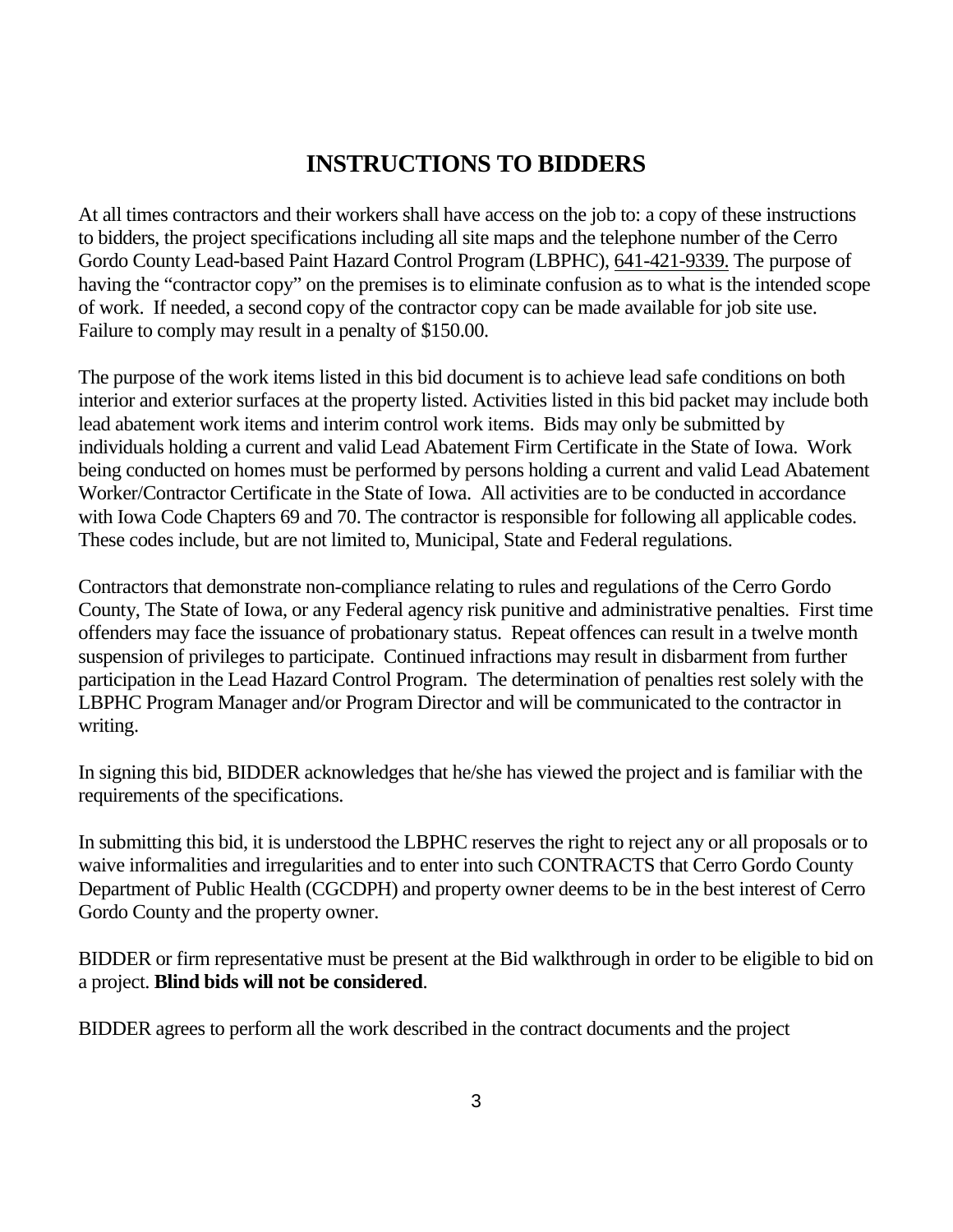specifications for the assigned residence at the indicated price. Bids received must be for the execution of the entire job as called for in the project specifications provided.

BIDDER hereby agrees to commence work under this proposal on or before a date to be specified in the Notice to Proceed and to fully complete the project within PROGRAM specified consecutive calendar days thereafter. Actual days of work completion may be monitored by the LBPHC to ensure accuracy by the bidder. All bidding contractors must complete and return the Occupant Protection Plan for the project and submit it with their bid. If the Occupant Protection Plan is not included the contractor's bid will be withdrawn. Plans that exceed ten (10) business days to complete the project will be forwarded to HUD for their review. Notices to proceed and subsequent contract signings in this instance are contingent on HUD approval.

As soon as possible each awarded contractor shall submit to the LBPHC staff a copy of their 7 day IDPH notice, the IDPH receipt and approval letter, revised notices and abatement report. The purpose of receiving these documents is to provide the data necessary to assemble the final abatement report.

#### **Each project will be completed within 10 conforming days (regular business days Monday through Friday). This does not include residual days (weekends and holidays). The maximum amount of relocation is 10 consecutive days.**

To manage resources available for relocation expenses, the LBPHC will establish the work schedule for each project so that extended relocation can be minimized.

All bids shall be submitted with the sales tax included in any bid amount.

Bidders shall not add any conditions or qualifying statements or modify this proposal or it shall be declared invalid.

A contract, if awarded, will be awarded to the lowest responsible, responsive bidder. A cost estimate range for each project will be established by program staff. The LBPHC reserves the right to exclude a bid if not within 15% either way of the range of the cost estimate. Prior to disqualifying a bid based solely on the 15% limitation, the program staff will contact the lowest bidder to discuss the validity of their bid to be followed by a written justification if the County so chooses. Reservation of the right to exclude a bid rests solely with the Lead Hazard Control Program and where necessary, the review of HUD. The intent of this action is to protect the interest of the owner and/or the CGCDPH.

This proposal may not be withdrawn for a period of thirty (30) days from the opening thereof.

All bids must be itemized in the spaces provided for each line item. Complete the Specifications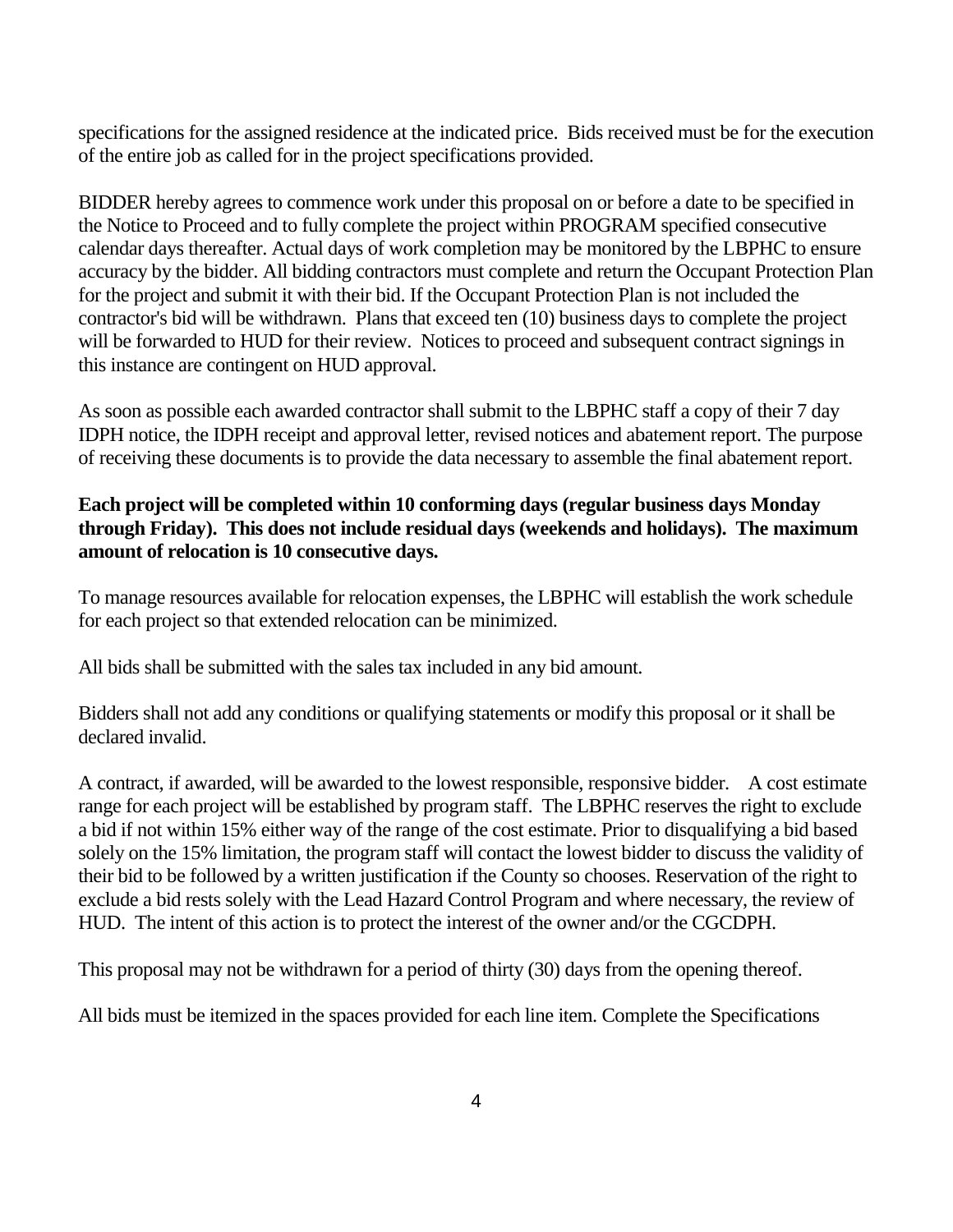Proposal & Bid Document pages in the bid package. All bids must be in permanent pen and legible. All individual line items and total price must be placed in respective dollars & cents columns. Bids submitted without decimal points and/or which are not legible may be discarded as incomplete. Any mathematical errors will be subject to correction.

## **CONTRACTORS**

#### **BID WALKTHROUGHS**

The contractor shall field verify all quantities, measurements, dimensions, and existing conditions. Exact quantities, measurements, dimensions, and existing conditions are the sole responsibility of the contractor. All listed quantities, measurements, dimensions and conditions are given as an aid but are only approximations. The bidding contractor is responsible for verifying each line item by attending the bid letting. The contractor shall review the contents of the specifications and verify discrepancies (if any) prior to submitting this bid document. There will be no change orders based on mistaken quantity, count, measurements or dimensions. Any back ordered materials would need to be brought to the attention of the Lead Hazard Control Program prior the issuance of the notice to proceed**.**

Periodically, alternates will be included in the bid documents. The intent for utilizing alternates is to achieve the greatest value for program dollars and/or choosing a method of remediation that is in the best interest of the owner/Cerro Gordo County. These items are not to be included in your sub-total amounts. The lowest alternate item price will be added to the BIDDERS sub-total amount by the LBPHC staff. The combined sub-total and lowest alternative bid item price will be considered the lowest bid price. *A bid may be considered incomplete if an alternative price is not given. Incomplete bids may be rejected.* 

#### **CHANGE ORDERS**

#### **Requests for pricing from contractors that are necessary to generate change orders should be presented in writing within 48 hours of the request. Failure to produce pricing within this time frame may be perceived as a non-responsive action on the part of the contractor.**

All work shall be completed as per the Project Specifications. Any changes to the contract must be accomplished through a written CHANGE ORDER as executed by program staff. If the contractor proceeds with project changes without a properly executed CHANGE ORDER, he/she is responsible for the costs associated with correcting the unauthorized changes. Legitimate owner requested changes might be considered if they do not impact the length of the tenant relocation to a safe house location. The LBPHC Program must be notified prior to executing any potential change. If during the course of work, the contractor uncovers unforeseen damage that wasn't apparent prior to bidding; the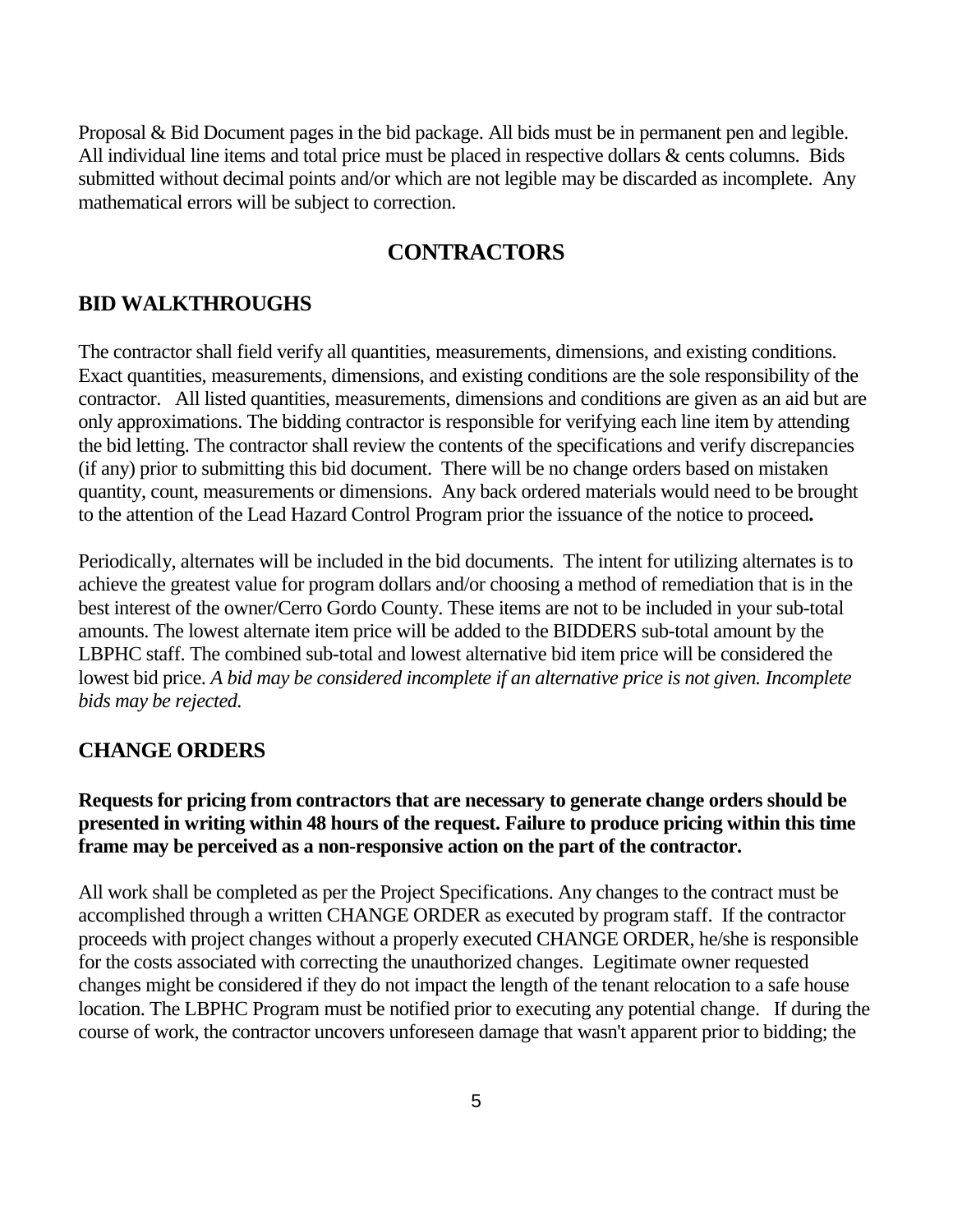contract price may be amended accordingly through the change order process. A representative of the LBPHC shall determine legitimacy of change orders.

All work shall be completed according to manufacturer's instructions, specifications, and standard construction trade practices. Contractors shall use Iowa Department of Public Health (IDPH) guidelines regarding lead abatement projects at all times.

Products specified are to be interpreted as a starting point for quality of materials. Contractors will not be compensated beyond the amount listed in the bid document for materials/labor going beyond those required in the specifications. Substitutions to specified materials are possible and will be considered if quality is equal to or better than the specified material and or intent/intended areas of treatment**.** The LBPHC will have the final determination on all decisions regarding quality. All proposals for substitutions must be submitted, and approved by a LEAD HAZARD CONTROL PROGRAM STAFF MEMBER prior to bidding or usage and accompanied by a written change order.

#### **CERTIFICATIONS**

The contractor must provide a certificate of insurance showing coverage in the required amounts (as indicated in the contract for construction) prior to project commencement. If requested, the contractor shall provide copies of the IDPH certifications of all workers, contractors, and firms working on the project. Failure to comply may result in exclusion of consideration for the awarding of the contract and any future work.

#### **NO SMOKING REQUESTS**

ABSOLUTELY NO SMOKING ON THE INTERIOR OF THE DWELLING. SMOKE BREAKS ON THE EXTERIOR MUST COMPLY WITH IDPH RULES REGARDING HAND WASHING FIRST.

## **LEAVING LIGHTS ON IN THE INTERIOR**

The contractor may leave one interior light on for security reasons while they are away from the jobsite during the evening hours.

#### **PENALTIES/NOTIFICATIONS**

**Each housing unit will be vacated for a period of time necessary to perform the interior lead related work only and pass clearance testing. The contractor is expected to manage the scopes of**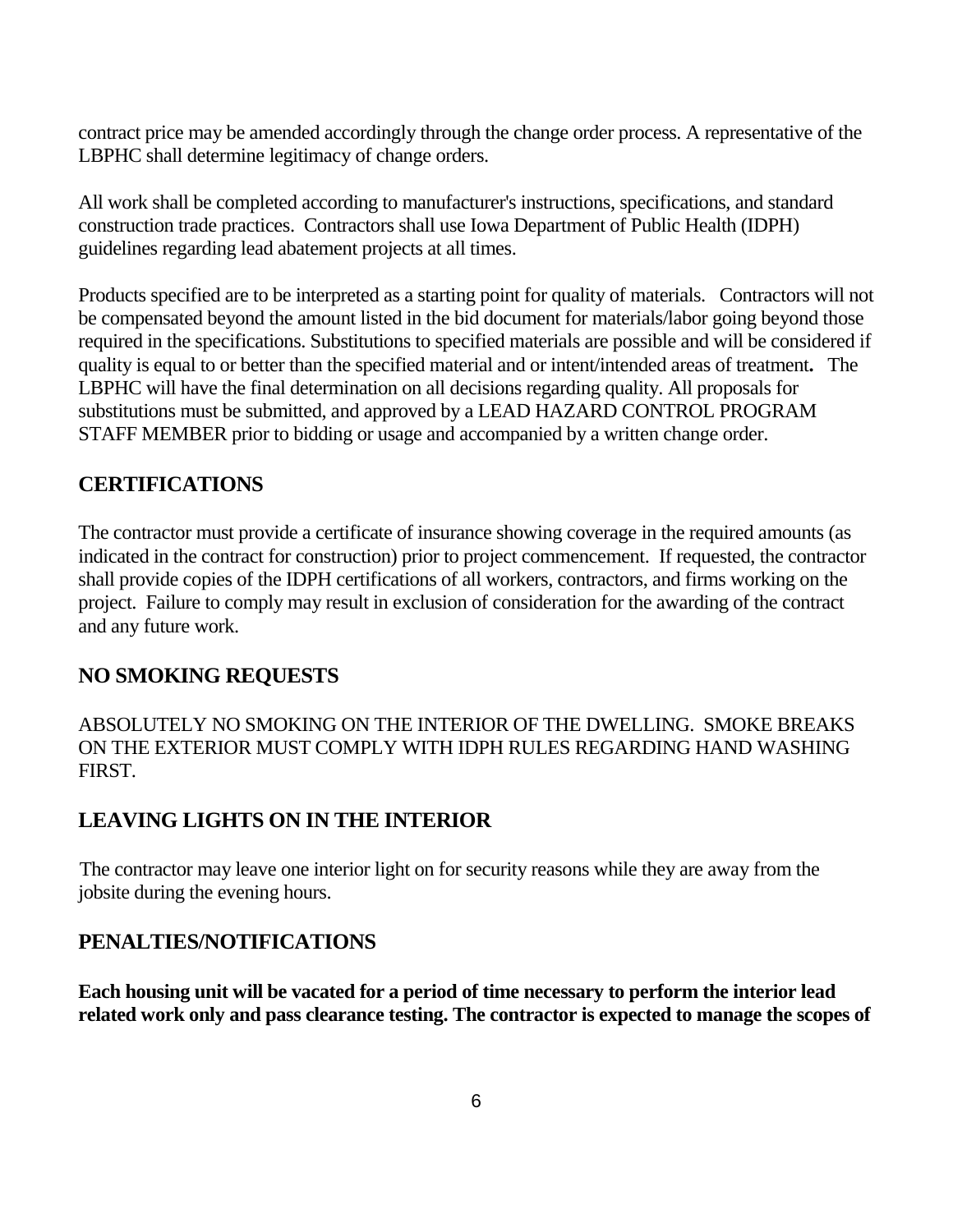**work involving occupant relocation to minimize the amount of time the family is displaced. The occupants will not automatically be relocated for the maximum 10 days on every project. The LBPHC will make the final determination of the allowable amount of time approved for relocation.** The contractor must work with program staff to coordinate the timing of occupant relocation. Once a family has been relocated, line items impacting relocation must commence immediately and the contracting firm must maintain an uninterrupted presence until a clearance test is requested. The contractor may be subject to a monetary penalty of a minimum of \$100 per day for each day that work is delayed after the unit has been vacated or each day that the contractor does not maintain an 8-hour presence at the job site (excluding weekends and city holidays) plus any additional cost absorbed by the program (alternate housing, meals, etc.) Additionally, the total amount of days to complete work will be monitored. The contractor will also be subject to a monetary penalty as outlined in the work contract. It is the contractor's responsibility to record those dates and notify the LBPHC of potential problems prior to the delay occurring. This requirement will be monitored and attendance recorded. Special conditions may absolve the contractor from any penalty. Final determination of legitimacy of approved delays will rest with the Program Manager. Prompt notification is required in writing for a matter of written record. Verbal conversations are not considered as proper notification.

| <b>Surface</b>                       | Standard (measured by $\mu$ g/ft <sup>2</sup> ) |
|--------------------------------------|-------------------------------------------------|
| <b>Interior Floors</b>               | < 10                                            |
| <b>Porch Floor (when applicable)</b> | <40                                             |
| <b>Window Sills</b>                  | ${<}100$                                        |
| <b>Window Troughs</b>                | <100                                            |

\* HUD CLEARANCE STANDARDS effective immediately for the LBPHC Program are as follows:

All costs associated with failed clearance testing shall be borne by the contractor. The LBPHC pays for the first attempt. Any failed clearance costs will include the cost of the materials, lab analysis, Fed Ex shipping fees, and program staff time. The amount for those materials and services is \$150.00. In the event that extended tenant relocation is necessary then those costs shall be added as well. The contractor will remit to the "Cerro Gordo County Dept. of Public Health" in the form of a personal or company check, cash; cashier's check the amount necessary prior to receiving a partial or final payment. The County reserves the right to withhold final payments to a contractor involved with multiple projects if they are "past the finish date" on one project and have started another in an attempt to submit final payment on the second prior to finishing the first project.

Each contractor is responsible for reviewing the specifications prior to requesting a clearance test. This is to ensure that all line items are completed and made lead safe.

Pay attention to the dates you receive for the notice to proceed. The LHCP may reserve the right to delay the relocation of tenants until a point at which all materials are made available for each project.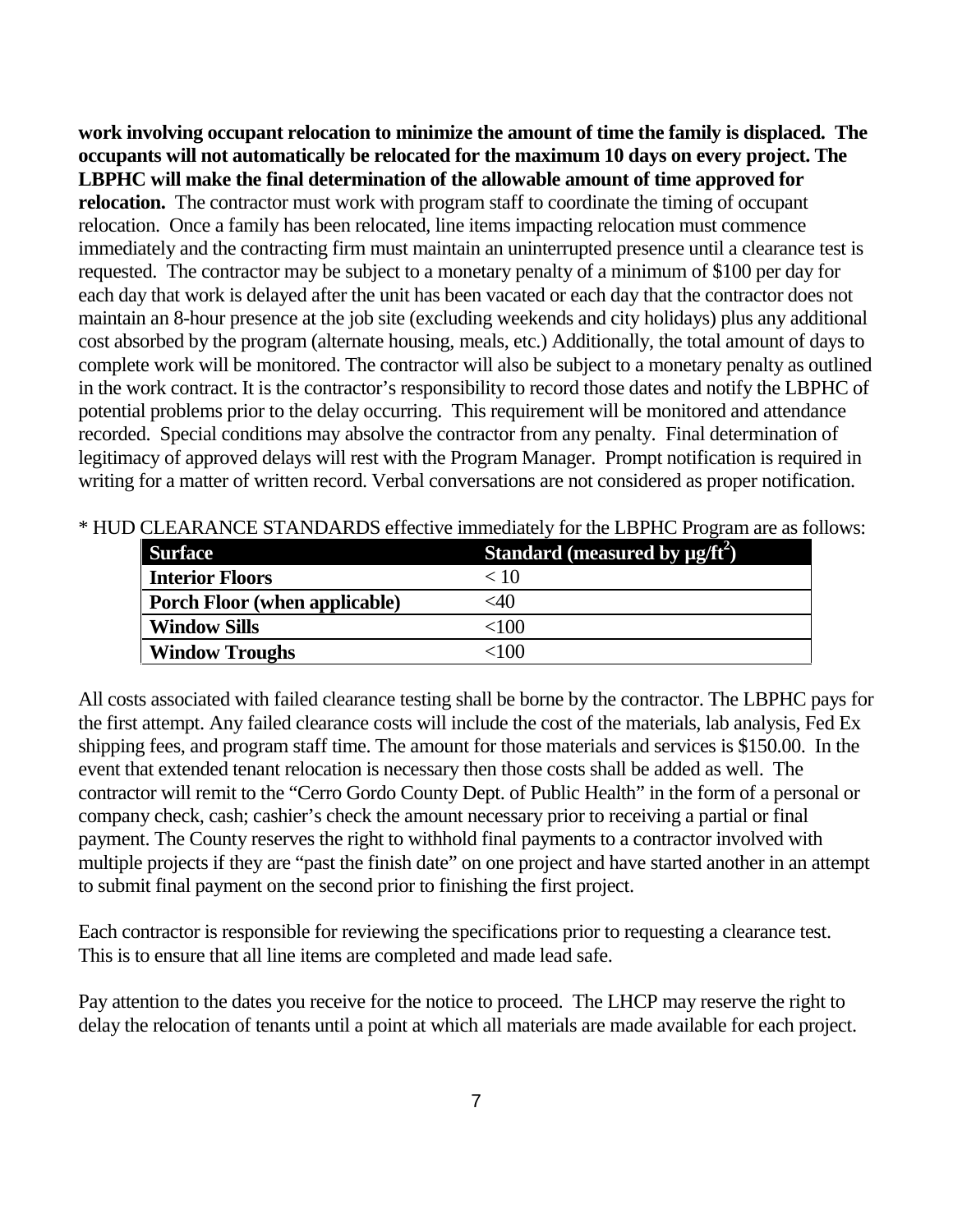Should windows not arrive, or be delivered with the wrong dimensions, and should that delay require tenants being relocated longer than planned, and, if another party is waiting to occupy their place at the "safe house", the contractor may be responsible for the cost of the extended relocation period. Those costs may include: a motel room for the period in question and trailer rental. Should an additional clearance be necessary the contractor will be responsible for the pre-established rate of \$150.00 per occurrence.

Because of the high incidence of windows showing up the wrong size or back ordered, it may be required that prior to relocating the tenants, that the contractor take delivery of the windows and verify that the correct sizes are available. Each contractor shall request from their supplier a written acknowledgement which they will cross reference with the list they used to place their initial order. The LBPHC will determine the relocation date and/or the initial start date for the project based on the availability of materials impacting the relocation of the occupants, current safe house status, or any other factor they feel impacts successful completion of the project on time. In the past, boarding up windows has been allowed. The only instance where that will be acceptable is when the only positive surface is the window sash. In the event that a window is not the right size, it may be necessary to take steps to fully abate all positive surfaces while waiting for the replacement window or, have a second relocation period for the occupant. Should a second relocation be necessary, the contractor will be responsible for all costs associated with that process. Those costs could include the cost of the testing and room & board expenses.

A staff member will verify all work completed prior to the issuance of payments. *The 24-hour notice will also be required for the anticipated date and time for clearance testing to take place.* **The LBPHC Staff shall have right of entry to the project site for inspection at any time.** 

## **SUBCONTRACTORS**

The Contractor will be required to indicate the name and address of any and all subcontractors prior to the pre-construction conference to be scheduled at a later date. Any sub-contractors must provide proof of eligibility prior the signing of a contract. In the event the need for sub-contracting develops after starting the project the same proof of eligibility must be submitted prior to using the goods/services of the sub-contractor. Caution should be used regarding the use of sub-contractors. Any claim of damage, disregard of program rules, non-compliance of IDPH/HUD regulations, or warranty issues are the sole responsibility of the firm submitting the bid regarding any corrective action.

#### **WARRANTIES**

The Contractor shall warrant all materials and workmanship for one year after completion. Work shall commence on or by the date given in the Notice to Proceed and work shall be completed within the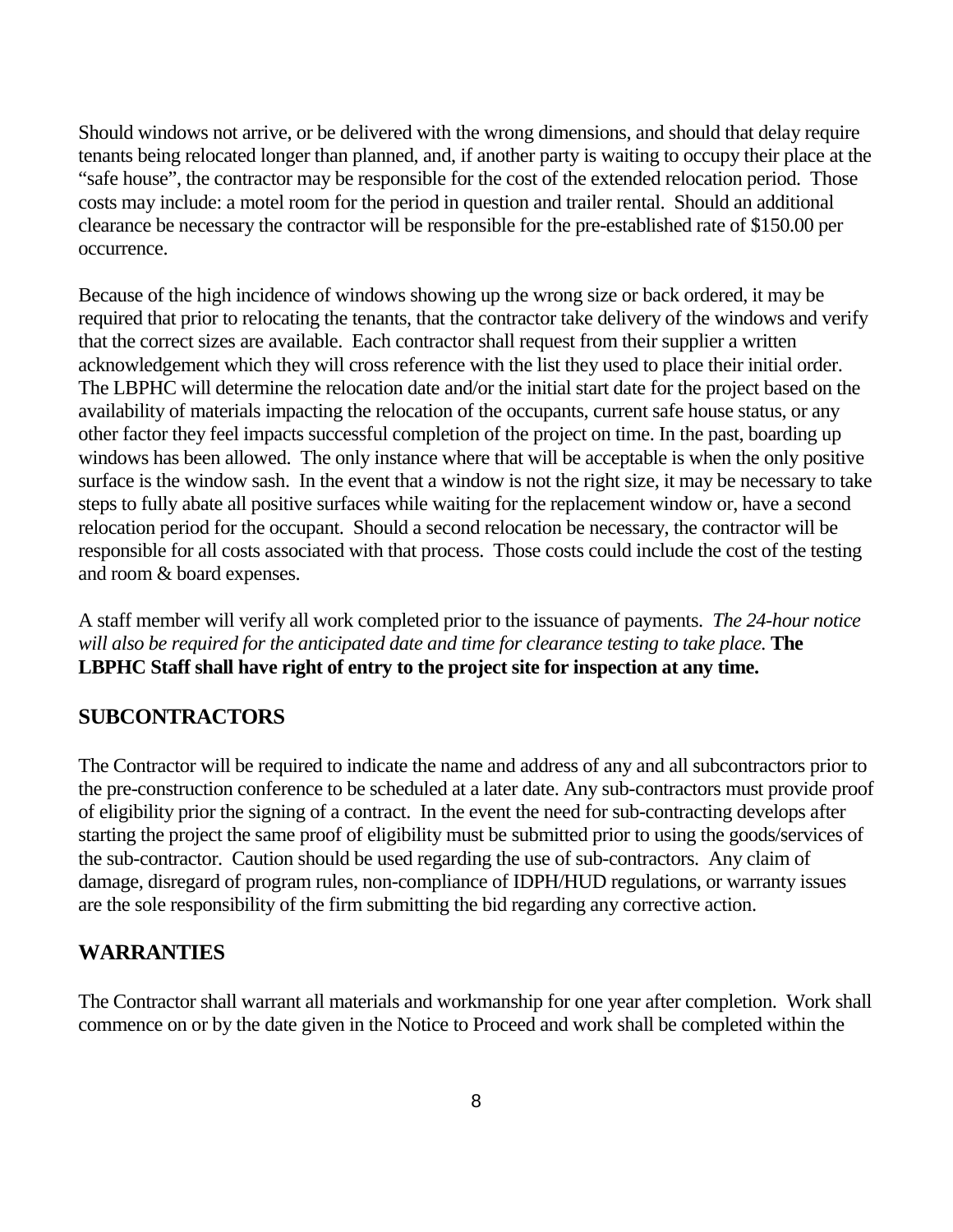time period indicated in the same. The LBPHC staff under valid circumstance may grant extensions of time. **Pursuant to each contract, the contractor shall deliver to the owner a copy of the manufacturer's warranty on all products including but not limited to windows, doors, siding. These shall be prepared and delivered at the time of the final walk through.** 

The contractor is responsible for repairing any ruts created in the yard areas by equipment provided by the contractor. This is to include vehicles, trailers, and mechanical lifts. Repairs shall include all materials necessary to re-establish growth. Exceptions will be only accepted by executing a written change order in advance that acknowledges the owner's permission.

#### **WASTE REMOVAL**

All discarded materials and construction debris shall be removed from the job site in a timely manner. The site shall be left in a reasonably clean and "SAFE" condition daily. All installed glass, woodwork and hardware must be left reasonably clean (labels removed etc.). Part of the final walk thru process will include a visual inspection for paint chips and construction materials left on the property. Nails, small pieces of metal, wood shall be cleaned up and disposed of prior to leaving the jobsite. Preventative measures should be taken to minimize the scattering of waste.

## **CONSTRUCTION MATERIALS/PROCESSES**

#### **CRAFTSMANSHIP**

At all times it is expected that normal finish-carpentry skills will be used. This includes but is not limited to: sanding of new wood, finishing of edges, etc. While lead hazard reduction is the primary objective, a good-looking finished product is requisite. All bare wood products (except treated wood) provided must have primer or stain and/or one coat of polyurethane/lacquer applied. When "replacing the stops" it is required that clear knot free wood be used. "Cut to fit" means that you will replace stops using similar sized materials. The same applies to replacing doorstops.

When replacing components (e.g. trim boards) strive to replace components with materials that are of the same size and style of those being replaced. When choosing grade of wood for trim components, choose a grade that is free of extraneous knots. As components are replaced (example: window stops) the component should be removed by first scoring the paint between the component being replaced and any adjacent component. This will minimize the creation of another hazard in the attempt to remove a hazard.

If workers damage a component while replacing another, replace the damaged component. (Example: You are removing a window but leaving the sill. During the process of removing the window the sill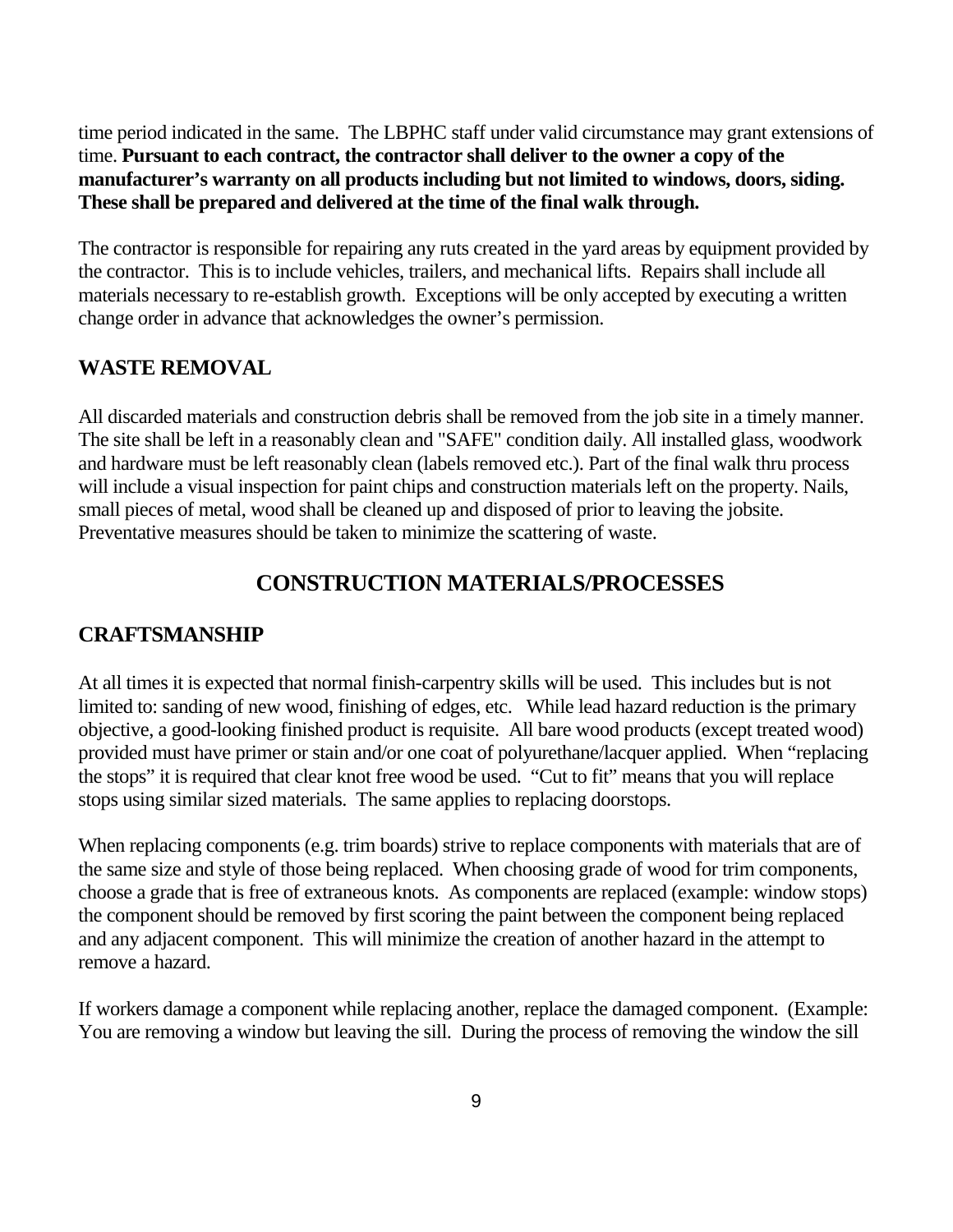cracks or breaks. You must re-build or sufficiently repair the sill.) This should be executed after obtaining a relevant change order.

When contractors are supplying new materials to be coated, always give the owner their choice of primer, stain, or polyurethane/lacquer. Unless directed otherwise in the written specifications, always provide one coat primer and two coats finish topcoat or stain and two coats of polyurethane or lacquer. Colors and finish should be determined at the pre-construction meeting with the owner. Choice of colors regarding siding, soffit & fascia, carpet shall be discovered by the contractor from the owner at a time prior to the start of construction. The relocation of tenants might not occur until all materials have been delivered to the job site and verified with staff.

## **LEAD HAZARD REDUCTION CONTROLS**

#### **ENCLOSURES**

All enclosures must be mechanically fastened and caulked. With stair treads, unless directed otherwise in the specifications, treads must be completely enclosed including the lead edge of each tread. Floors calling for enclosure must include a minimum of 3/4"quarter round installed on all edges. Exception will be in doorways where a suitable transition must be provided to minimize trip hazards. All enclosures must be mechanically fastened and back caulked so that one cannot peel back the enclosure and reveal the substrate below. Example: window and door trim must be sufficiently anchored and caulked. Applying fasteners every 18"-24" or more will not satisfy this requirement. We fully anticipate job site verifications by HUD and the IDPH at any time during the duration of this grant. When enclosing surfaces with coil stock the contractor must enclose and back caulk. Where possible 90 degree bends providing rigidity and eliminating "bowing" of coil stock should be used. All enclosures must include replacing deteriorated substrates.

## **MASONRY TREATMENTS**

When enclosing concrete surfaces using metal lath and mortar mix the contractor must apply a "scratch coat" using a  $\frac{1}{4}$ " x  $\frac{1}{4}$ " x  $\frac{1}{4}$ " trowel. The scratch coat enables the second coat to adhere. Total thickness of both coats must be a minimum of 1" thick. Periods of below freezing overnight temperatures are not acceptable conditions for applying masonry mortar without a pre-approved additive to the masonry mortar mix. **The contractor must contact the LBPHC after successfully applying the scratch coat portion of the improvement for field verification. Processes must include repairing/replacing deteriorated substrates.**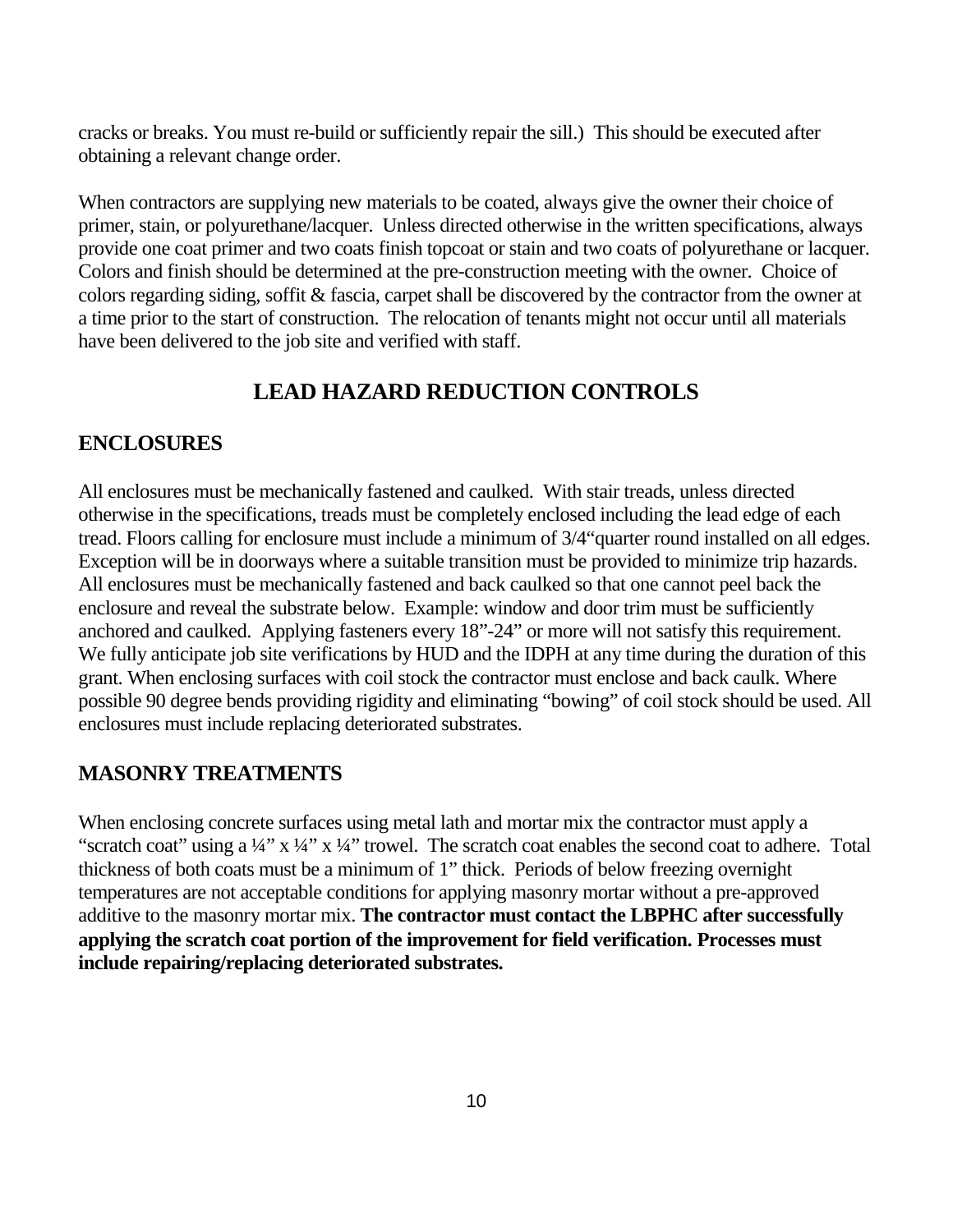#### **BARE SOIL**

All bare soil areas must have an approved landscape cloth placed under the wood mulch or rock. Unless directed to do otherwise via the written specifications or an executed change order. Plastic is not a suitable barrier as it may pre-maturely break down due to exposure to weather and sun light. Landscape cloth will allow for water to pass through which may extend the effectiveness of wood mulch. If used, all landscaped areas calling for the use of landscape timbers shall have those timbers anchored to each other using 8" landscape spikes. Screws/nails will not satisfy this requirement. The timbers shall be anchored to the ground using a rebar of sufficient length to firmly secure the timbers. Timbers are to be installed level and plumb. If the change in grade requires shimming of one end, and then it may be necessary to provide additional tiers of the same landscape timbers to maintain a level top tier. Shimming with bricks, rocks, earth etc. is not acceptable. The intended ground cover must be 6" in depth. The landscape timbers should be 2" higher than the ground cover to minimize scattering of the mulch/rock into the general yard areas. The minimum thickness of landscape timbers is 2 ¾". The State of Iowa requires that before digging (or driving rebar into the ground) that the contractor calls the free locating service. The company to call is Iowa One Call at 1-800-292-8989. They must be contacted 48 hours prior to disturbing the ground. The proper color to use to indicate proposed excavation is the color white. Any other color may confuse the various utilities, as they appear to mark their respective services.

The Contractor is responsible for sowing grass seed on all interim control measures calling for applying grass seed. An amount sufficient (when germinated) to cover the bare soil is required. The contractor must return to verify that a sufficient amount has germinated and established growth. If bare soil remains, more attention must be given to establishing complete growth.

From a period that starts when the frost sets in to a point in the spring when it comes out of the ground, no soil remediation shall take place without the permission of the LBPHC. There may be times in which a "January thaw" occurs; should that happen you might be able to obtain permission to complete soil remediation line items. Failure to notify may result in corrections at the contractor's expense. The contractor shall take every step possible to ensure that all rock or mulch intended for distribution into the landscaped area does not scatter outside the intended area during shoveling.

#### **PAINT REMOVAL**

The Contractor must provide a smooth surface after doing paint removal prior to priming.

ANY LINE ITEM CALLING FOR PAINT REMOVAL MUST BE VERIFIED BY A STAFF MEMBER OF THE LEAD HAZARD CONTROL PROGRAM PRIOR TO COVERING THE SUBSTRATE (EXAMPLE: WINDOW STOOLS, DOOR THRESHOLDS, AND DOOR JAMBS).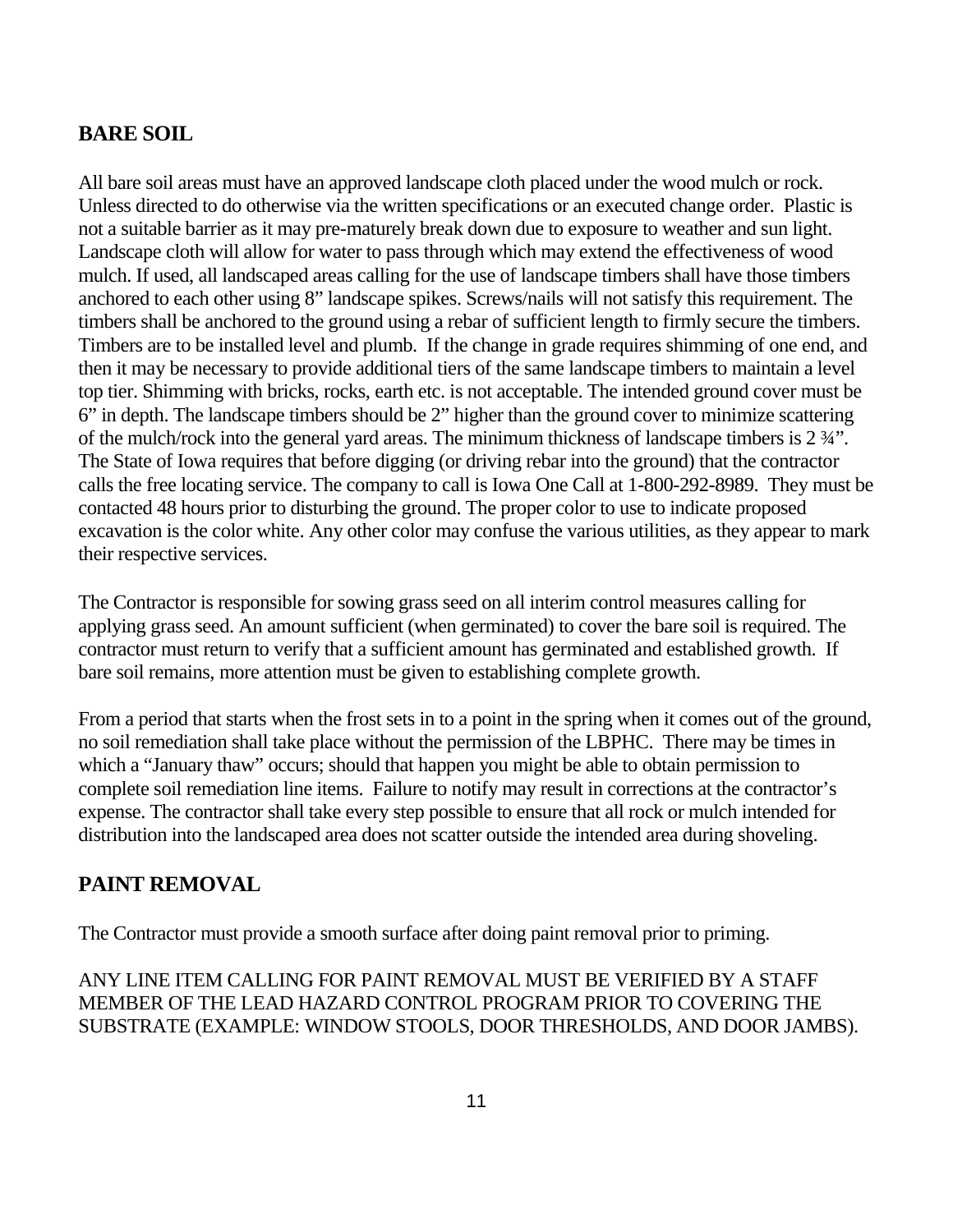#### FAILURE TO COMPLY MAY RESULT IN RE-DOING THE PAINT REMOVAL AND RE-APPLYING PRIMER/STAIN/PAINT.

At times you will be required to take a picture of paint removal activities when a member of the LHCP staff is not available to join you on your jobsite. This practice may turn into a permanent means of recording that paint removal has taken place. Paint removal processes must include repairing/replacing deteriorated substrates.

## **PAINT STABILIZATION**

Paint stabilization must include IDPH wet scraping techniques. Unless directed in the specifications, the entire component must be primed. No "spot priming" is allowed.

Paint stabilization includes wet scraping of all deteriorated paint. When priming bare wood, a sufficient number of coats must be applied to completely cover the substrate. Exterior treatments shall not take place regarding the priming or painting in periods where the overnight temperatures fall below freezing without the pre-approval of special solvent based products.

Processes must include repairing/replacing deteriorated substrates.

#### **SIDING & SOFFIT**

For enclosures including, but not limited to, siding, soffit & fascia, floors, must be properly labeled per the IDPH regulations. After marking, the enclosure must be mechanically fastened and back caulked. It is now mandatory that the siding is a minimum of 40-mil thickness. Prior to installing the siding it is mandatory to create a barrier to minimize lead dust from migrating out from under the siding. The barrier can be house wrap or fan fold. All edges must be sealed. It will be necessary to contact the LBPHC Program prior to installing the siding for verification.

Line items calling for a vinyl siding system are to include: a visual verification by a LBPHC Program staff member prior to installing the vinyl siding. House wrap, fan fold, or an approved equal must be applied, mechanically fastened and caulked on all seams, edges prior to installing the vinyl siding.

Vinyl siding systems must be installed using whole pieces at all times where possible. Exceptions are where the intended area of treatment is narrower than the indicated length minimum. Acceptable nailing patterns observed will be 16" spacing on all pieces fastened.

When enclosing soffit areas always use non-vented soffit panels, unless work specifications specify otherwise. Processes must include repairing/replacing deteriorated substrates.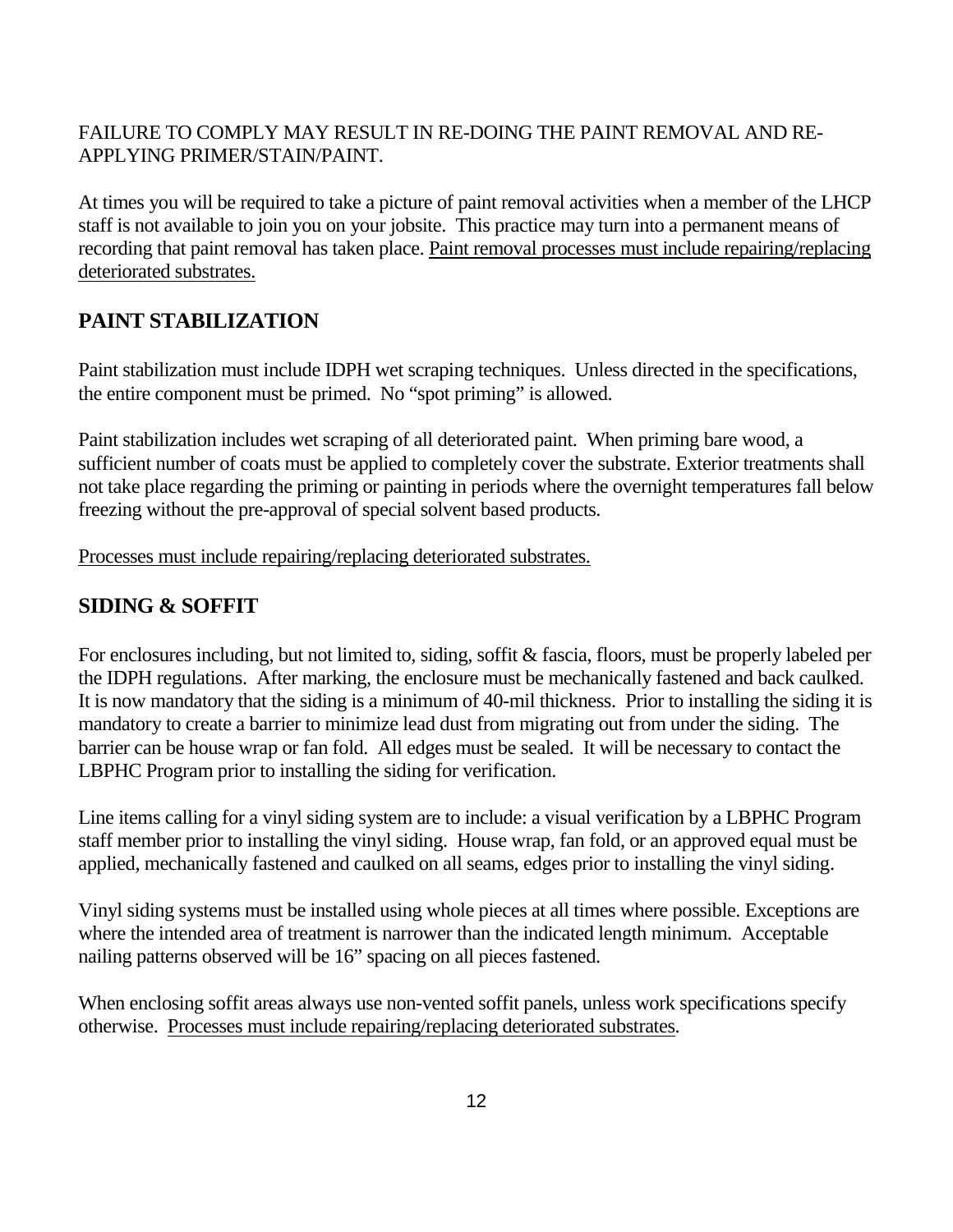#### **WINDOWS & DOORS**

Window replacements must be made with at least double hung white vinyl window inserts with an "Energy Star" rating which will enable it to qualify for energy rebates, unless otherwise specified. You may install a window of equal or better manufacture when you provide specs from the manufacturer. Windows must be caulked on the inside and out. All voids between the replacement windows and the existing window jamb must be filled with insulation and caulked. All windows shall have full sized window screens unless otherwise noted in the specifications.

The owner is responsible to remove and re-install window treatments. If the contractor removes window treatments and/or hardware they should exercise ordinary effort is securing all parts. Ordinary effort will be determined by the program manager in the event of a dispute.

When replacing exterior doors, if the storm door is removed during the removal or installation of the new door, re-install the storm door upon completion of the installation unless specifications dictate otherwise.

If while replacing a door, or window, a surface is revealed (example: siding or jambs) the contractor must enclose those surfaces even if they are not addressed in the specifications.

When replacing an exterior door that the previous door had a glass viewing area, the contractor must provide a new door with equal to or greater glass viewing area. A "peep hole" will not suffice as a glass viewing area. Nor will a door with a smaller glass area only at the top. This type of glass is sometimes called "Sun burst" or "Half moon" This type of glass is intended to let light in and not for viewing to the outside for security. It is the intent of providing a glass viewing area that the occupant can see out the door without having to open it to see who is at their door. A glass viewing area shall mean one, which is "half glass" in design. Unless directed in a line item, when replacing a door without any glass, it is not required to provide a new door with glass.

When providing a new door it is required to provide all hardware. "Providing all hardware" must include the hinge sets, doorknobs, dead bolt locks (for exterior doors). Heavier doors must include a set of three hinges. All exterior doors must include a set of three hinges. For interior solid wood doors any door 30" or wider shall include a set of three hinges. Where requested, the contractor must re-use existing locks. This request must be discovered at the pre-construction phase and prior to the contractor purchasing new locks. When providing multiple new locks for multi-family housing units the contractor must ensure that the lock sets as taken off the retailer's shelf do not share the same serial number and that one key does not open all locks. It would be prudent of the contractor to ask at preconstruction if the owner would prefer new locks or not. The contractor must leave the occupant's key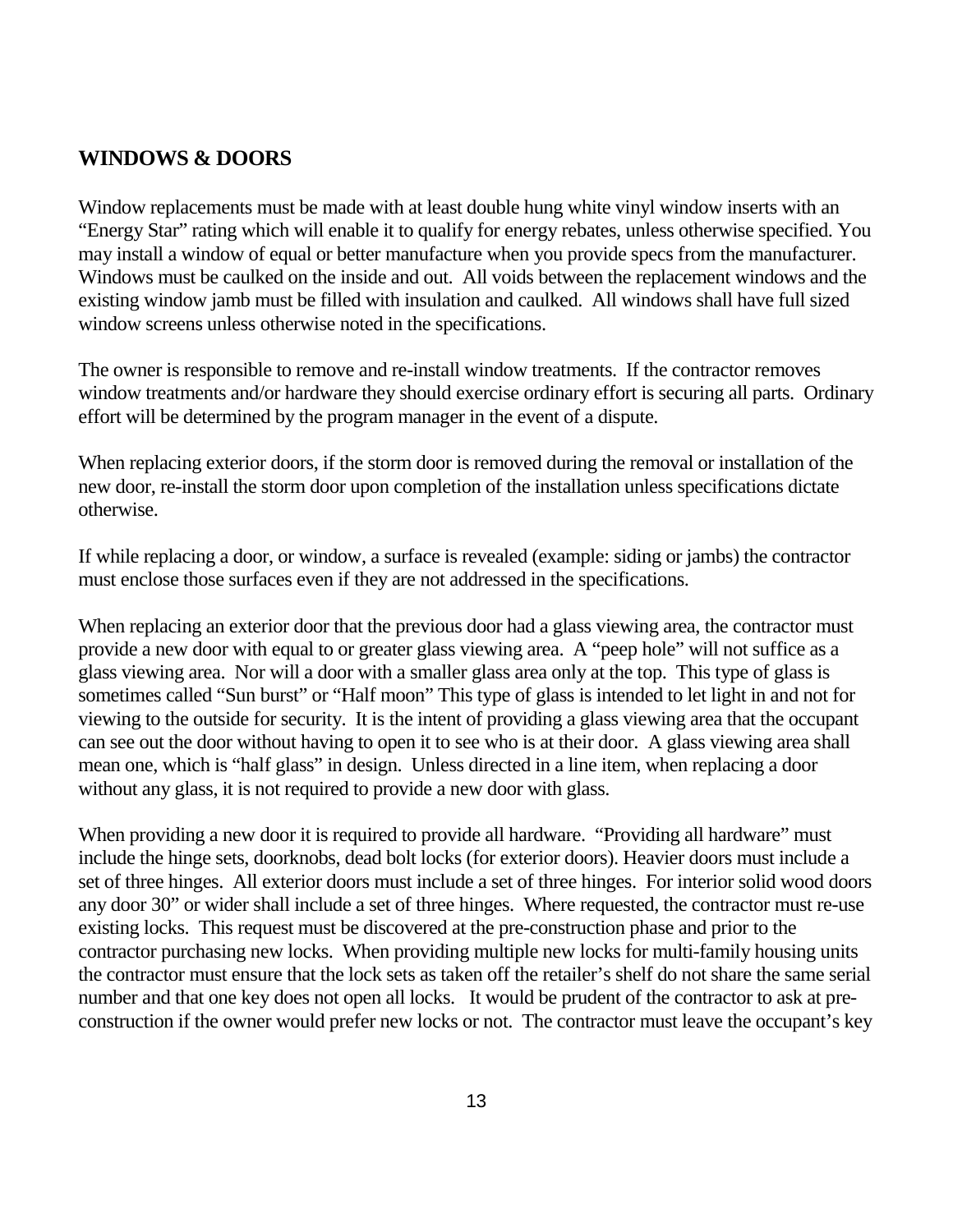in the lockbox provided so that entry can be gained after successful clearance. Any costs associated with gaining entry in lieu of the key being placed in the lock box will be absorbed by the contractor. **The contractor must deliver to the owner at the time of the final walk through all keys for any new locks provided. It is not acceptable to "leave them on a nail or ledge".**

Unless directed otherwise in the specifications, when replacing doors taller than 80", fill in the void(s) using 2" x 4" lumber installed 16" on center and wooden paneling. The Contractor must give the owner their choice of colors. With exterior doors, insulate the space above the door using a minimum of R-11 batt insulation. Enclose the exterior using wooden cover material and cover the with aluminum coil stock.

**Any window or exterior door replacement shall include filling in of any space around the replacement component using fiberglass/ batt insulation or approved equal prior to installing stops/casings and caulking. Minimal expanding foam insulation/sealant shall be used on all voids larger than those the manufacturer of caulking used advocates for size of gaps filled. Noncompliance may require a visual verification by a LPBHC Program staff member prior to covering the voids with stops, casings etc**.

When replacing windows and doors, the same kind of window or door should be used. You must replace the doors so that all are of the same kind or style unless otherwise stated in the specifications. *When replacing window and door stops the contractor must use the same kind of materials throughout the project.*

At no time will interior doors be accepted as suitable replacement doors in an exterior application.

At times a window replacement rough opening will be taller than what your supplier can provide. When called to replace a window like this you must combine multiple windows to satisfy the specification. Should a fixed window and an open able window be combined, then the fixed window shall be placed above the open able window and not below it.

As components are replaced such as, but not limited to, baseboards, casings, jambs, stools, thresholds, horizontal trim, precautions (scribing/scoring) should be utilized in planning the removal of the component so as to minimize damage to the adjacent wall/ceiling/floor. Included in all component replacement, unless otherwise instructed in the line item or supported by a written change order, the contractor will include the costs to repair gaps, cracks, voids created as part of the replacement process. These repairs may include, but are not limited to, application of drywall compound in phases to minimize shrinkage, matching the kind of finish on the adjacent wall. If it is a smooth surface, the drywall compound will be sanded smooth. If there is a textured surface, the contractor will provide texture to match. At no time will caulking be acceptable as an interior finish treatment.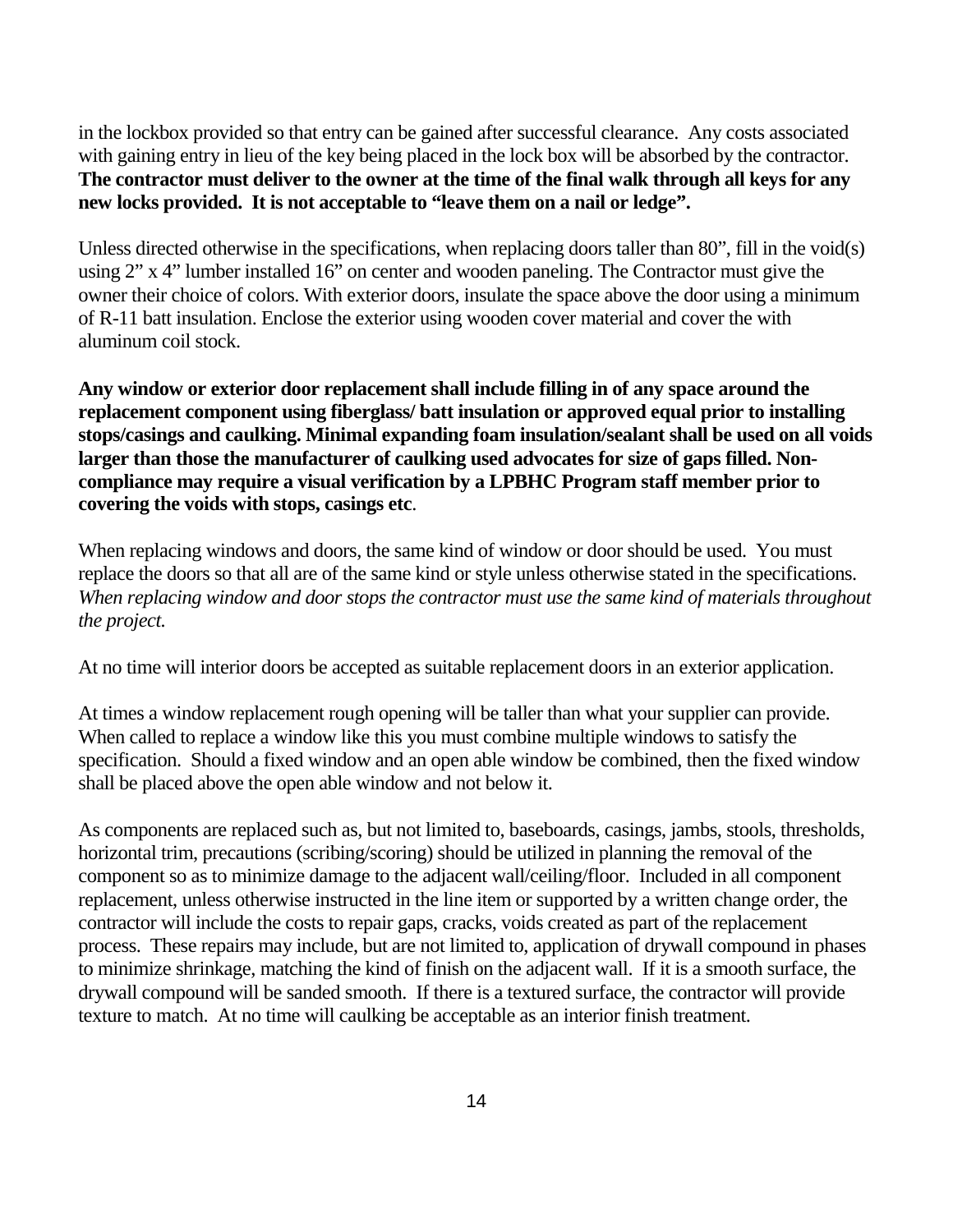Processes must include repairing/replacing deteriorated substrates.

## **WINTER WORK CONDITIONS**

During periods of the year when outdoor temperatures are below freezing, the application of all temperature sensitive materials (caulking, paint, mortar, adhesives, and roofing materials) must follow the manufacturer's label instructions. Do not apply the above-mentioned materials when the temperatures fall below the recommended ranges.

In the event that weather prohibits execution of a line item in full, the full amount of that line item will be delayed until the work is completed and cleared. Should the line item(s) have already been included in a partial or final payment, and the check is being held by the LBPHC until all items are complete, the contractor must provide payment for the line item(s) in question. Upon completion of the weather delayed line items the contractor's payment will be returned. Or, the partial or final payment will be withheld until all work is completed.

## **PAYMENT REQUESTS**

All payments will be distributed to contractors via check. Contact the LBPHC Administrative Assistant at 641-421-9301 with questions. If applicable, a copy of rebate qualifying receipts must accompany final payment requests. All final paper work must be processed prior to the release of a final payment. Final paper work will also include; lien waivers, sub-contractor & supplier lists, antikickback statement. **A** *copy of final Lead Abatement report signed & dated by the owner of the property is required for each project. It will not prevent issuance of the final payment.*

All payment will be processed within 30 days of receipt.

A request for final payment will never be released when all work submitted for is not complete. Caution should be used in submitting requests prior to completing all relevant line items.

## **LIMITS ON CONTRACTS/CONTRACTORS**

The Lead Hazard Control Program reserves the right to limit the number of projects that can be awarded to any one firm. The final determination will be based on past working history with each individual contractor and their sub-contractors. Some factors influencing the number of projects to be assigned to any one firm at one time may include but are not limited to: the number of successfully completed projects with our program in the past, the number of properly trained workers and subcontractors, past history of providing a continual presence on the job during the time of relocation, past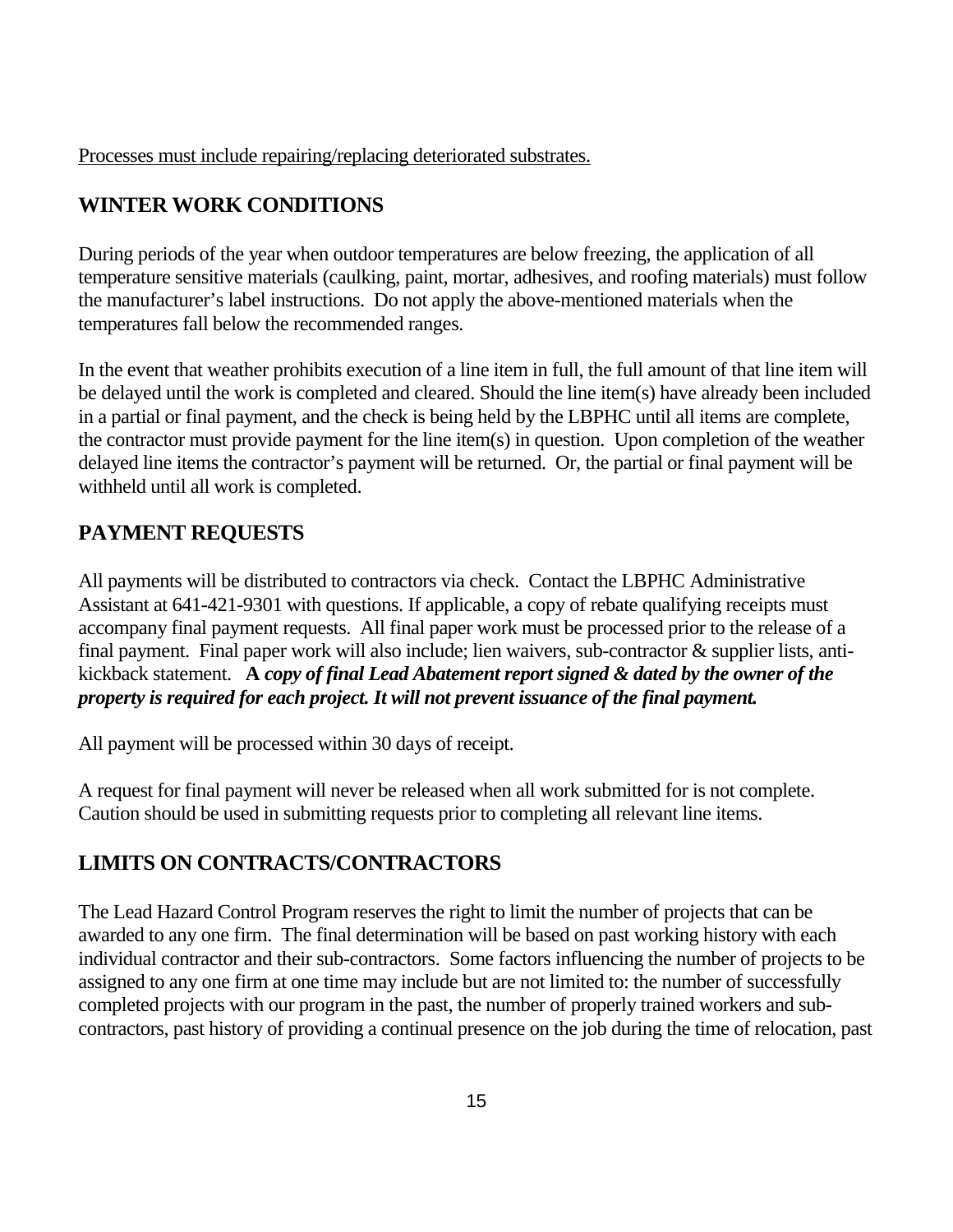work record regarding completion of projects within the number of days indicated on the bid document. This time frame starts at the time of when the Notice to Proceed is issued. Additionally, previous success in passing clearance testing on the first attempt, previous history of maintaining a daily clean & safe work site free from debris and construction materials, demonstration of the ability to warehouse tools & materials on the jobsite in a safe and secure manner, prompt and proper removal of waste generated from the site, the total number of contracts each vendor currently has. New contractors may be restricted from securing multiple projects until they have demonstrated competency in all of the above-mentioned areas. This restriction may also include limitations regarding the awarding of projects with multiple units in each building until a time which they have demonstrated the ability to handle multiple assignments. Any contractor who is awarded contracts will not be considered for that contract until a point that they do not owe the Cerro Gordo County Department of Public Health for any violations, fines, or housing ordinances. The LBPHC Program reserves the right to suspend awarding future work to any contractor involved in litigation resulting from a dispute as a result from working on a LBPHC project.

After a bid opening, contracts and Notice to Proceeds will not automatically be awarded to the lowest responsible bidder. The LBPHC Program reserves the right to exclude a firm from securing future work while they are delinquent on starting/completing other projects associated with our program's efforts. Successful performance will be determined by the timeline issued by the LBPHC Program. The LBPHC Program will have total control regarding what projects will be completed and in what order. The LBPHC Program will also determine which phase of each project will take place including how executing line items impacting relocation will be performed. Should one contractor have the lowest bid on any subsequent projects, they will be awarded those as they demonstrate timeliness in completing their current projects. If a contractor is delayed through their own fault (poor attendance, conflicting work, etc.) the pending contract(s) will be awarded to the next lowest bidder who has demonstrated competence with our program. The LBPHC Program will have sole responsibility in determining the outcome of awarded projects. Contractors should not make overtures regarding pending work not originally assigned to their firm. Each contractor should focus on the factors impacting their own firm's progress and need not be concerned with the progress or performance of competing contractors.

At no time shall the contractor attempt to instruct the owner/occupant regarding what needs to be removed from the worksite on the interior of the dwelling unit. The LBPHC Program will offer all directions regarding relocation. **Each project will start with a home walkthrough by a LBPHC inspector to determine if the project is ready. At no time will it be allowed to perform abatement activities when any portion of the occupant protection plan has not been followed to the letter of the law. Contractors will need to stay on task in planning their projects to ensure that the owner/occupants are fulfilling their obligations. It is the contractor's responsibility to address at pre-construction all matters that impact a timely, compliant start to their project**.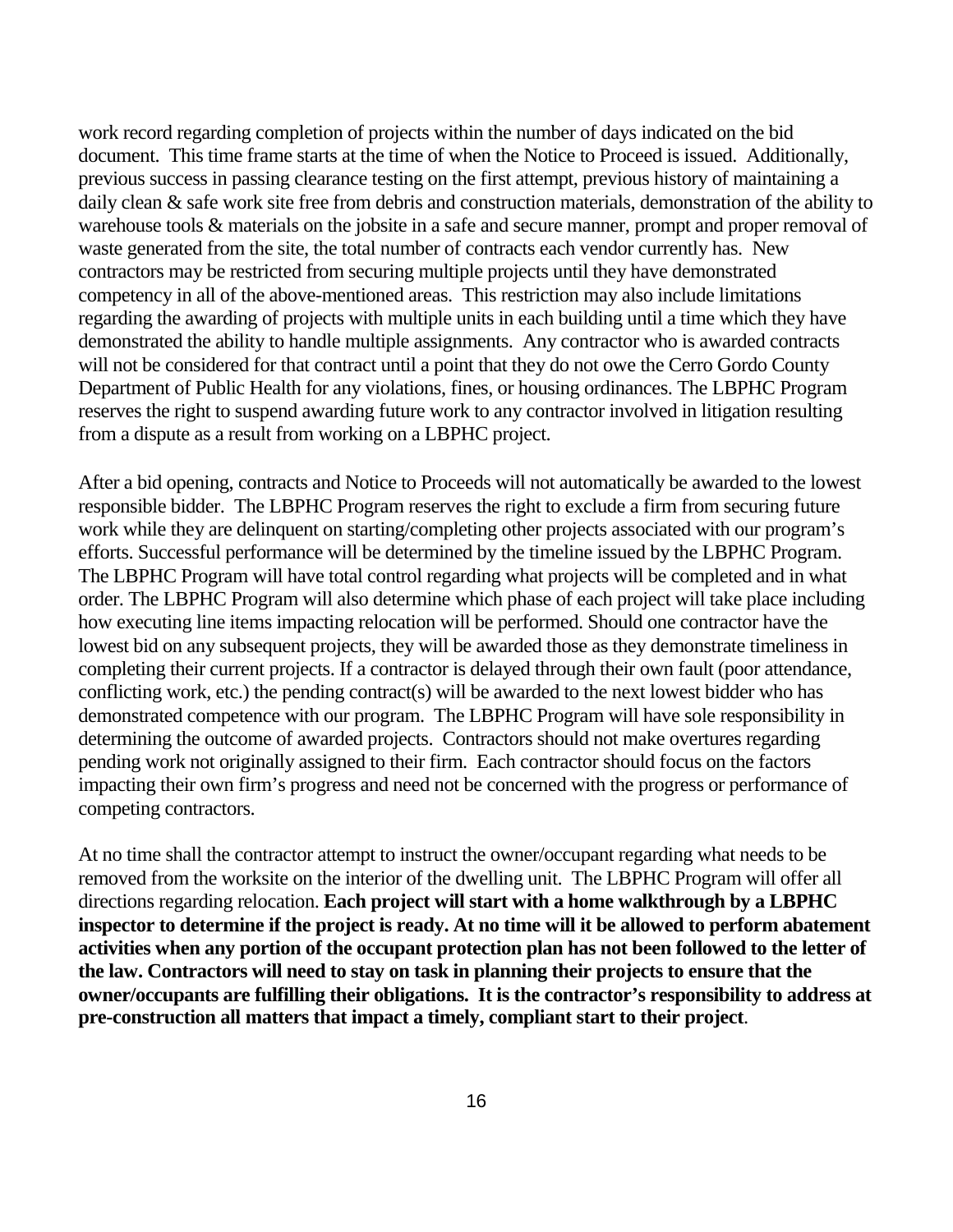The contract document shall contain language regarding the owner's responsibility to provide utilities necessary to perform the work as outlined in the bid document. Examples of such provisions shall include electricity and water. The electricity shall be intended to provide light for the work area and power for electric tools. The water shall be intended to facilitate cleaning of the dwelling, washing of tools and hands and face prior to workers taking breaks. There is no provision included for providing bathroom facilities. The contractor shall be held accountable for problems arising due to their negligence, actions and/or failure to act.

#### **GENERAL NOTES**

**At no point is it acceptable, without documentation to the contrary, to utilize "used" components. All materials provided must be new. All materials removed during the length of the contract must be properly disposed at the appropriate construction and demolition landfill in the jurisdiction where the waste was generated.**

In the process of executing line items if the contractor moves items (example: items in or around the house, garage, accessory building, general yard area etc.) and the specifications do not direct the contractor to do so, the contractor will return those items to their original location. It is the responsibility of the contractor to point out potential issues regarding items that could be/ should be moved.

Requests for a final walk through must be at least 48 hours in advance. This time frame is necessary for the LBPHC Program to arrange the meeting between program staff and the owner. It is the contractor's responsibility to walk through each project verifying by line item that each line item has been executed properly prior to calling for the final meeting. Included in this request is the contractor preparing documents for presentation at the final (abatement reports, warranty information etc.).

For all line items calling for LBPHC staff to verify activity (paint removal, proper marking of substrates etc.) the contractor will need to document by taking pictures of each application and delivering them to the LBPHC office prior to payment disbursement. Failure to do so may result in redoing the work in question.

#### **CONTRACTS ARE IRREVOCABLE**

Awarded contracts are irrevocable. This means that when a bidder submits a bid they are endorsing that the pricing as indicated in their bid document has been carefully evaluated prior to submission. The LBPHC Program carefully qualifies all firms that exhibit interest in participating in our lead hazard reduction efforts. Requisite to assisting us in that regard, we expect that firms submitting